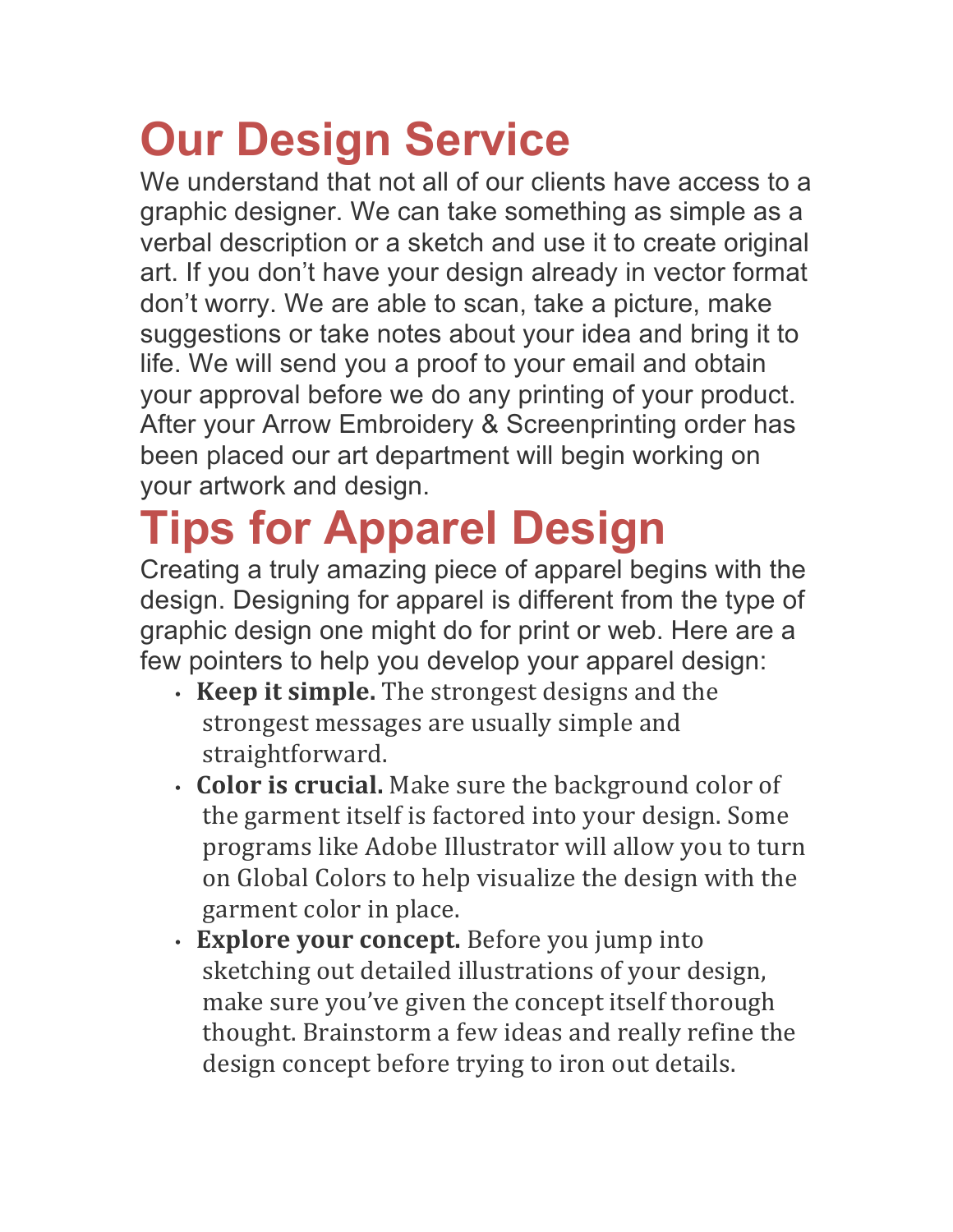• **Mock up the design on an image of the**  garment. Try using a photo of the blank garment or, even better, the garment on a model, as your backdrop for the design. When you overlay your design you'll have a more accurate idea of how the design will look in real life.

#### • **Choosing a Font for Your Design**

The font you use in your design can convey just as much as the actual words themselves. Here are a few font styles we like to use, and what each style conveys.

**TRACK TYPE** An all caps font, inspired by railway tracks. It's clean, dynamic and full of soft-rounded curves.

Perpetua An elegant serif font that's still crisp and clear after 75 years. Based on old engravings, it lends a formality to any design.

**Futura PT** Another classic, timeless and modern, based on geometric shapes. Versatile with a full range of weights and styles. Efficient and light. Good clean standard sans serif font.

**PROMESH REGULAR** Add a twist to the typical, boring and overused athletic fonts. Promesh is clean and sharp, and available in Regular, Mesh and Stitched.

Lighthouse A beautiful font style that adds an ornate, handwritten quality to your design. Easy to read with a vintage fee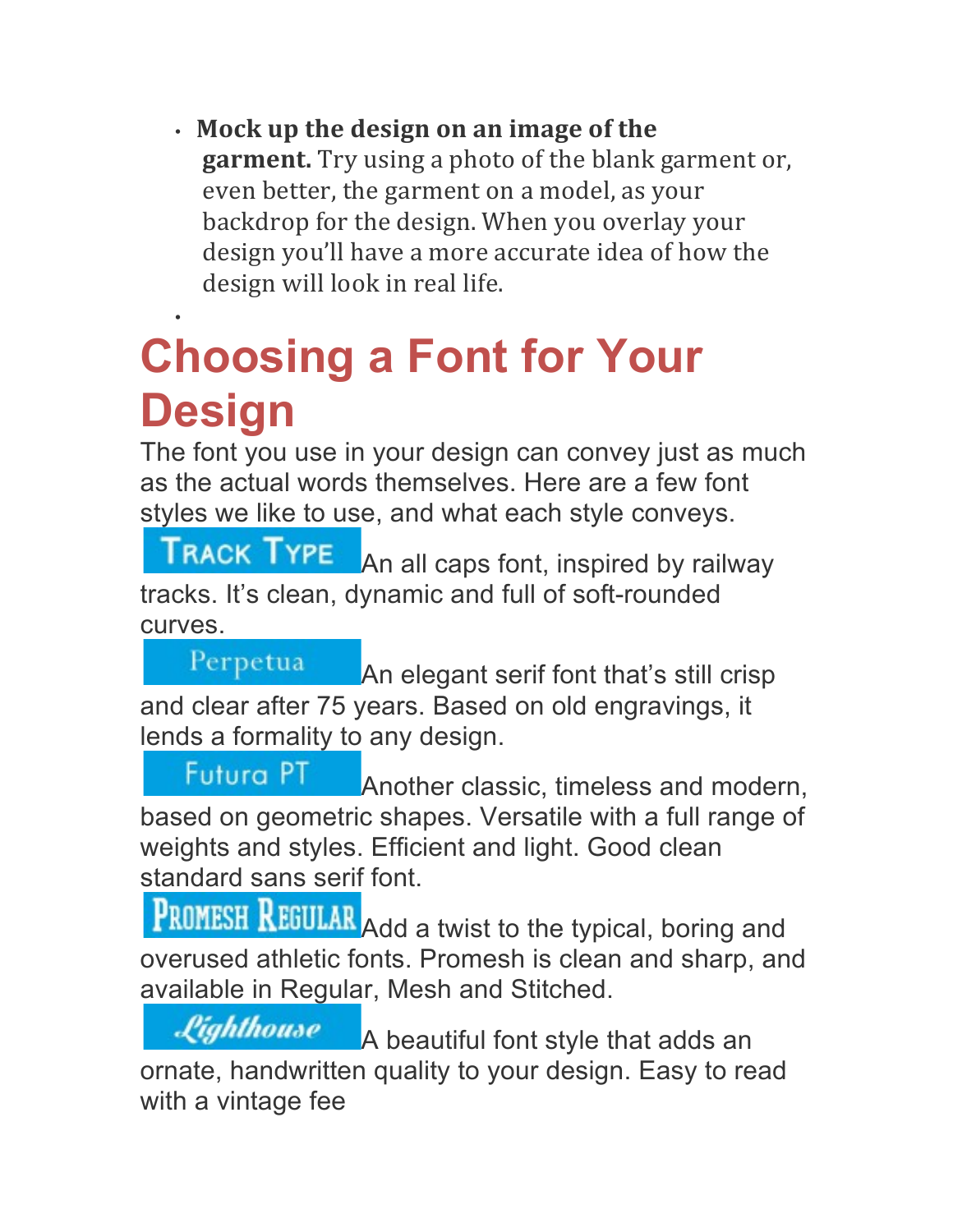**SENSORY OVERLOAD** A hand-scripted font, casual, arty and guaranteed to make you smile. Gives any design a hand drawn feel.

Search for additional styles online. Many sites, like www.dafont.com will allow you to type in your text and see what it looks like. And remember, we have access to all styles of fonts and can help you find the right one for your particular design.

### **Standard Imprint Sizes**

We use standard imprint sizes when printing on apparel. See our templates below for a good visual of the print size. Remember, if you are mixing youth and adult, or tees and hoodies, your print may not work on both. A tee shirt and hoody have a different vertical height allowance, so we may need to adjust the size of your artwork to fit on both, or create a separate set up to use on each type of garment, or size range.

Depending on the size and scope of your order, your Arrow representative can advise you on the best way to proceed, and provide you with the cost option for multiple set ups. We generally recommend 1 set up on smaller orders, as well as those with multiple colors. It all depends on your budget and the particulars of your order.

(click images to enlarge)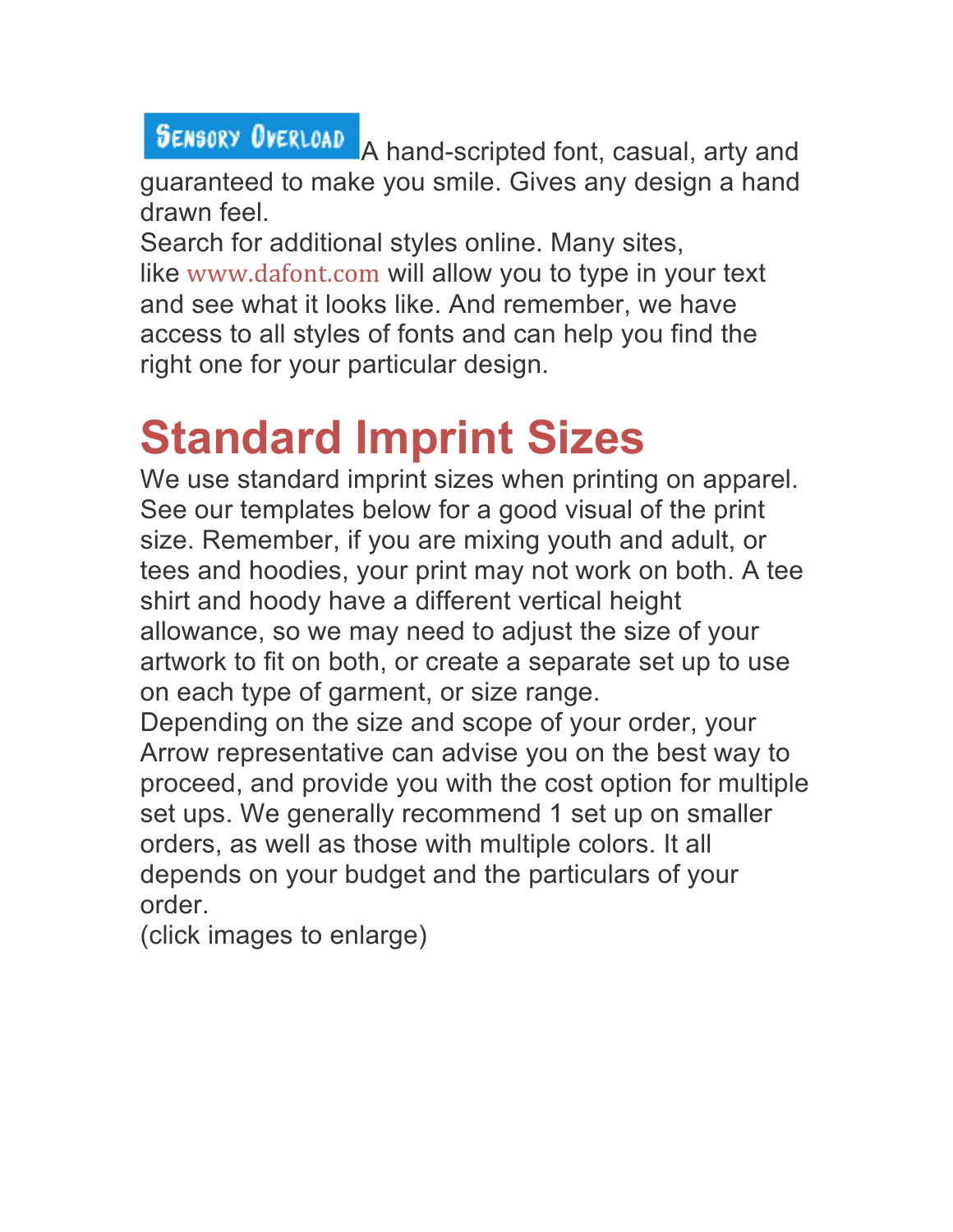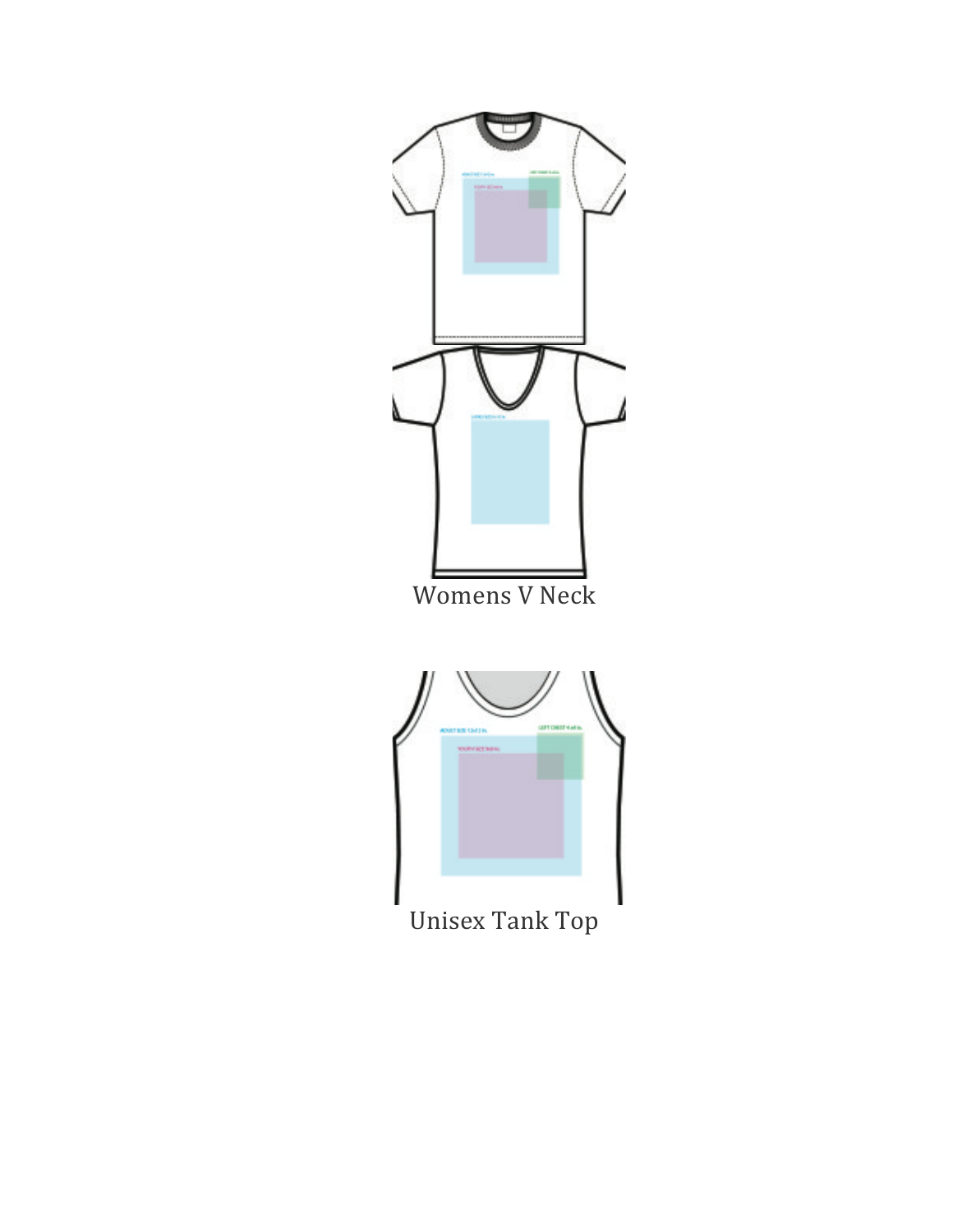

### **Digital Artwork File Specifications**

*Please note: These specifications apply for <u>screen-printing</u>, but do not always apply for embroidery.* As a result, we are often able to work with less precise *original artwork than described below for your embroidery work.*

### **Vector vs. Rasterized Artwork**

Most photographs and images you'll deal with are raster images, constructed from individual pixels. The more pixels in the image, the better the quality. When you take a small raster image and try to make it larger, there is only so much information available to work with. The result is a blurry, low-quality image that will look even worse in print than on your screen.

A vector image, however, is built using mathematical formulas to render lines and curves in the image. These formulas can be scaled up or down to any size; therefore a vector image can be scaled up or down to any size with zero loss in quality. While vector images are not ideal for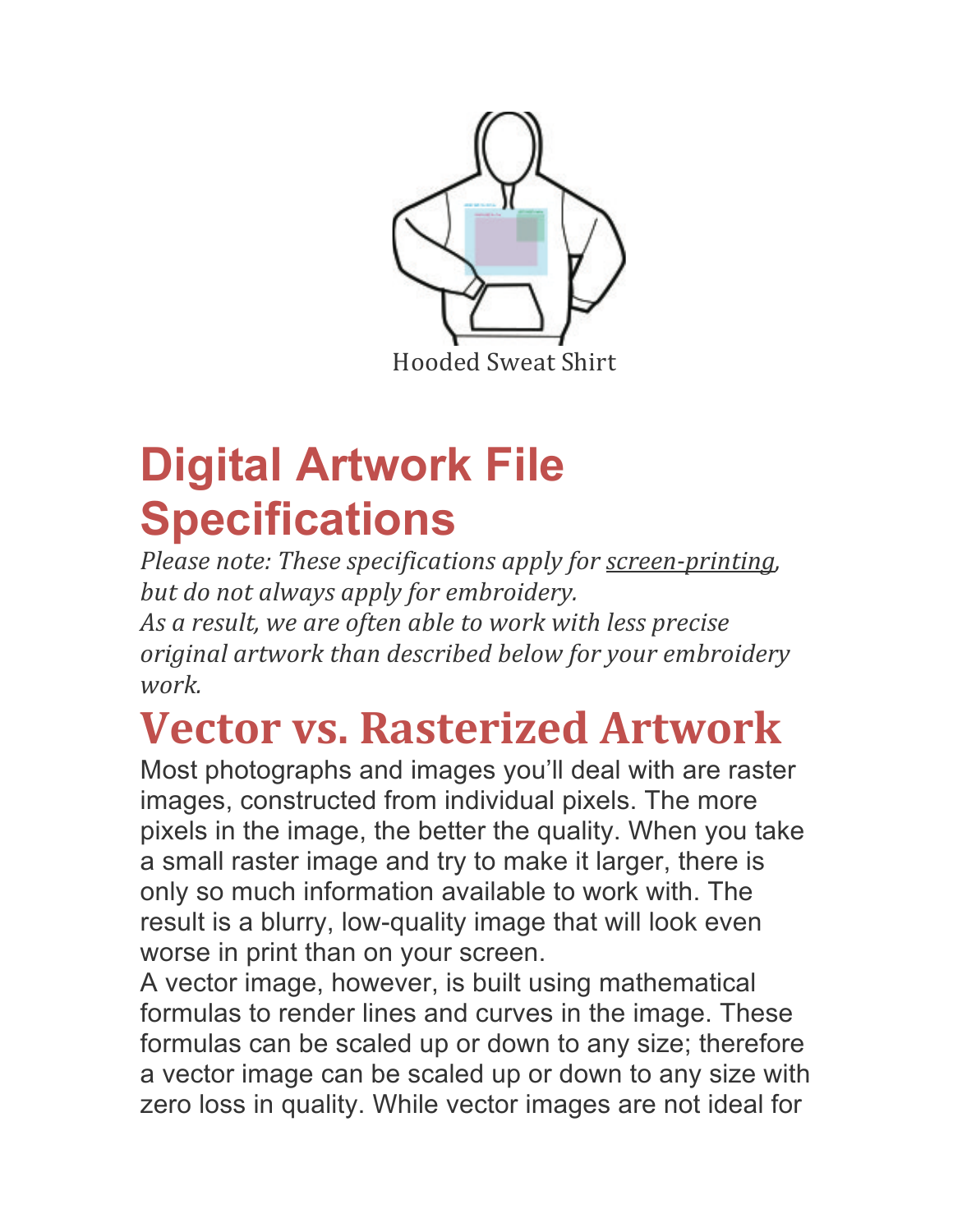reproducing photographic images, they are perfect for logos, text, and any design element that requires smooth, crisp lines.

## **Preferred File Formats**

\*\*Adobe Illustrator is our preferred graphics program, and .ai or .eps are our preferred file format. We cannot use files from from Quark XPress, Publisher, Pagemaker, Microsoft Word or PowerPoint. File formats such as .jpeg, .gif or .bmp, and .pdf are for viewing and not for separating color for screen printing.

#### **If your art was created in Adobe Illustrator:**

- Build your design using basic colors or Pantone PMS "C" Color swatches
- Scale the image to the correct imprint size.
- Avoid lines thinner than 1 point.
- **Expand and Convert all text to outlines.**
- Save your file as .ai, or .eps or format.

#### **If your art was created in Adobe Photoshop:**

- Create your files at the imprint size with resolution of at least 200 dpi, preferably 300 dpi.
- Do not simply enlarge a low resolution image into a higher resolution. Many web images are too small to work for screen-printing.
- For full-color designs, keep the image in the RGB color mode, not CMYK.
- Retain layers and Photoshop editing capabilities when saving (don't Flatten image).
- Rasterize all fonts.